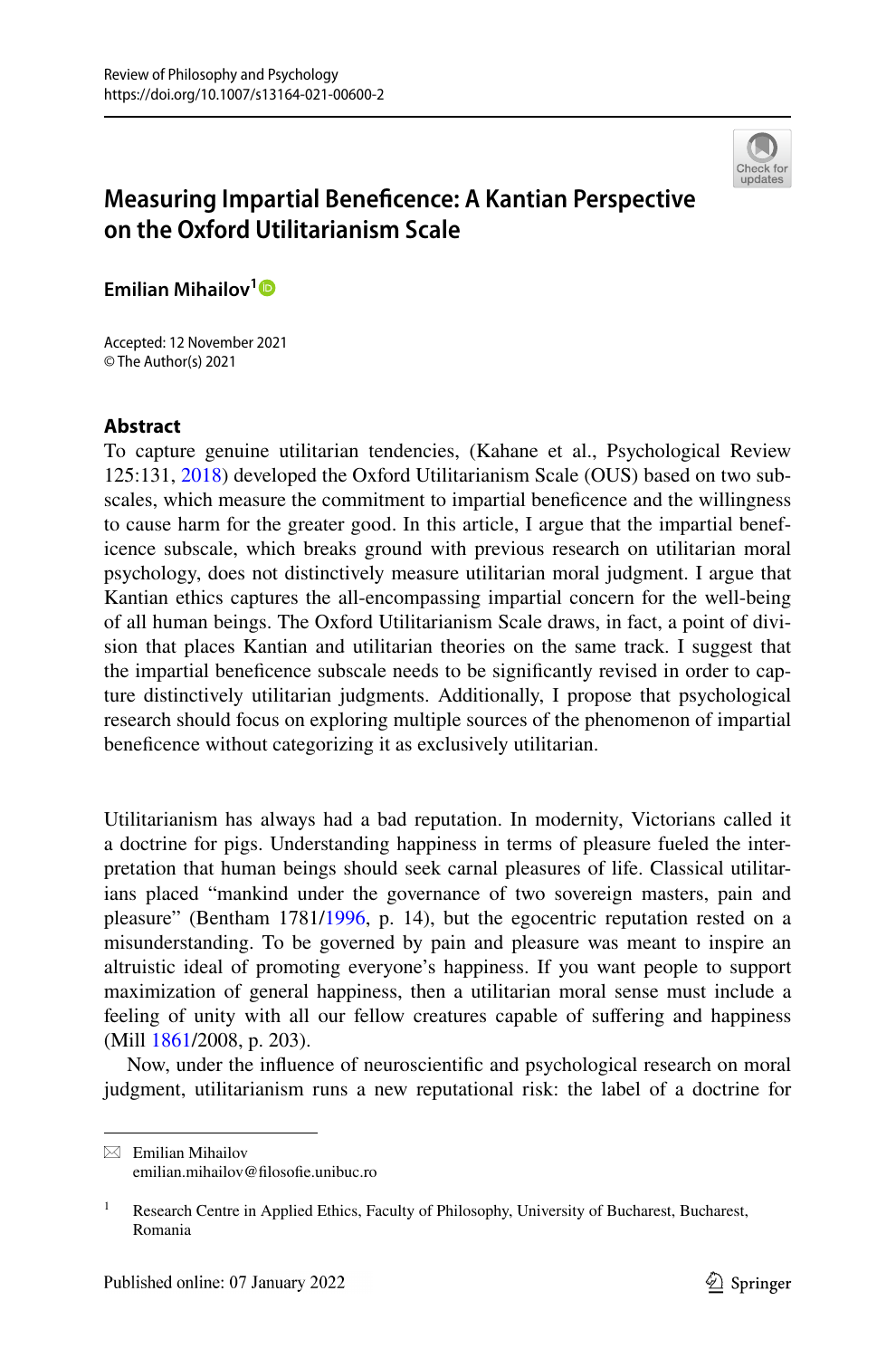psychopaths. The dominant approach toward studying moral judgment is to document people's reactions to dilemmas that present a choice between sacrifcing one innocent person to save fve people or doing nothing and letting them die. The answers are not easy. Some refuse to get their hands dirty by pushing an innocent person in front of a runaway trolley. Others believe they have the stomach to choose the greater good. To explain these responses, Joshua Greene ([2001,](#page-13-1) [2004,](#page-13-2) [2014](#page-13-3)) has argued that automatic emotional processes cause deontological judgments ('wrong to kill one person to save fve'), while cognitive control processes cause utilitarian judgments ('right to kill one person to save fve'). Ultimately, Greene [\(2008](#page-13-4)) uses this type of dual-process explanation to make the controversial claim that we should distrust (emotional) deontology and embrace the rational processes of utilitarianism.

The sacrifcial dilemmas paradigm and Greene's dual-process explanation of moral judgment have been criticized for generating strange fndings and confused interpretations of the data (Kamm [2009](#page-14-2); Kahane and Shackel [2010;](#page-14-3) Kahane [2015;](#page-14-4) Mihailov [2015,](#page-14-5) [2016](#page-14-6); Königs [2018;](#page-14-7) Paulo [2019](#page-14-8)). For example, people with greater endorsement of utilitarian solutions had higher scores on measures of psychopathy and Machiavellianism (Bartels and Pizarro [2011](#page-13-5)). In another study, utilitarian judgments did not assume an impartial concern for the greater good but correlated with psychopathy, greater endorsement of rational egoism, less donation of money to a charity, and less identifcation with the whole of humanity (Kahane et al. [2015](#page-14-9)).

How can a moral theory that advocates a feeling of unity with all our fellow creatures be a "doctrine" for psychopaths? Psychological research has focused too much on the sacrifcial dilemmas paradigm which essentially asks the negative question of how willing we are to kill others. However, recent research is starting to look at positive utilitarian demands (Kahane et al. [2018;](#page-14-0) Jaquet and Cova [2021\)](#page-14-10). As Mill pointed out, utilitarianism has a natural afnity with empathic concern for sentient beings. To capture genuine utilitarian tendencies in moral judgment, Kahane and his colleagues (Kahane et al. [2018\)](#page-14-0) proposed an alternative method. They developed the Oxford Utilitarianism Scale (OUS) based on two subscales, which measure the commitment to impartial benefcence and the willingness to cause harm for the greater good. The frst subscale—Impartial Benefcence (OUS-IB)—consists of 5 items:

- 1. If the only way to save another person's life during an emergency is to sacrifce one's own leg, then one is morally required to make this sacrifce.
- 2. From a moral point of view, we should feel obliged to give one of our kidneys to a person with kidney failure since we do not need two kidneys to survive, but really only one to be healthy.
- 3. From a moral perspective, people should care about the well-being of all human beings on the planet equally; they should not favor the well-being of people who are especially close to them either physically or emotionally.
- 4. It is just as wrong to fail to help someone as it is to actively harm them yourself.
- 5. It is morally wrong to keep money that one doesn't really need if one can donate it to causes that provide efective help to those who will beneft a great deal.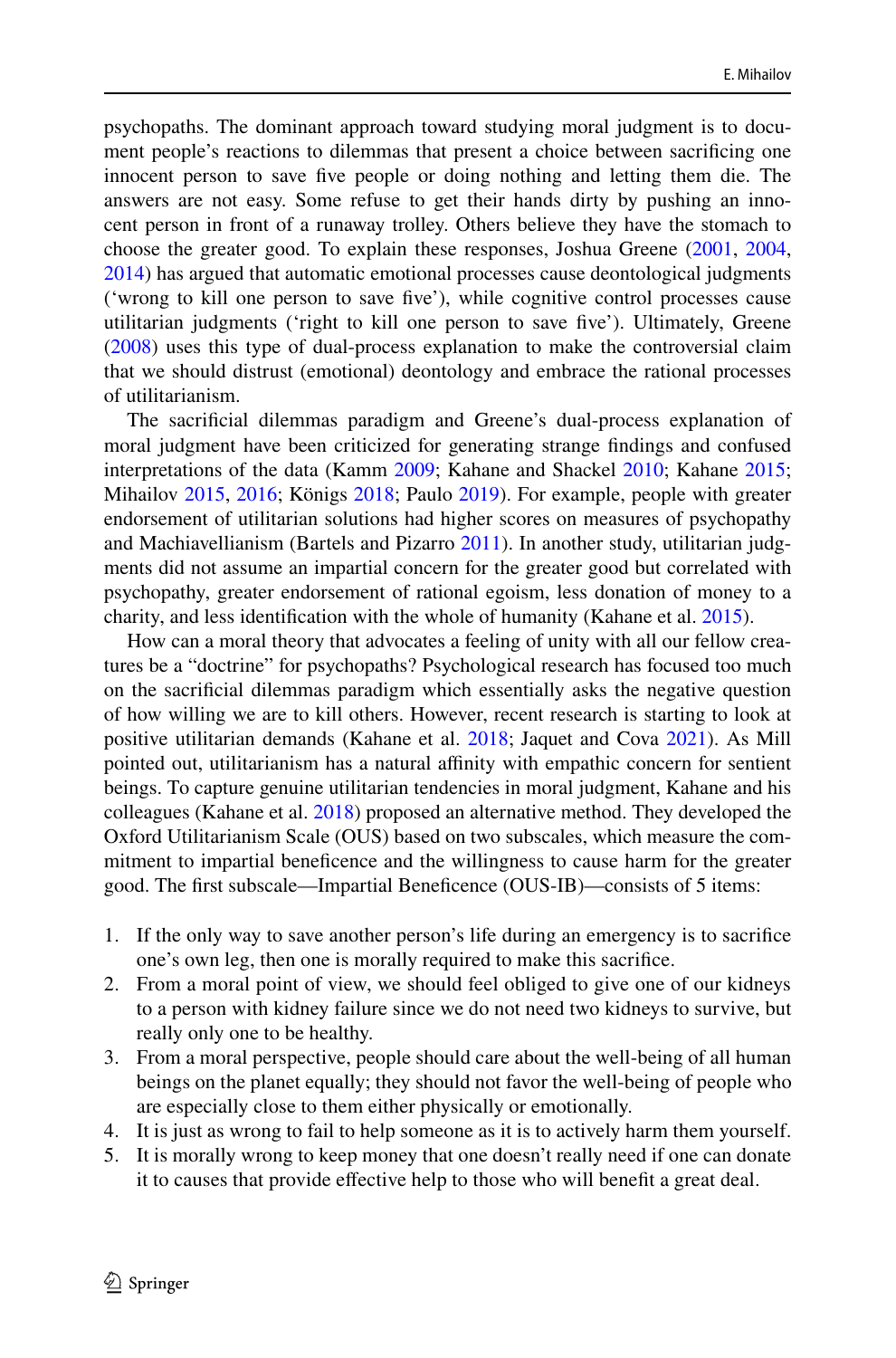The second subscale—Instrumental Harm (OUS-IH)—consists of 4 items:

- 1. It is morally right to harm an innocent person if harming them is a necessary means to helping several other innocent people.
- 2. If the only way to ensure the overall well-being and happiness of the people is through the use of political oppression for a short, limited period, then political oppression should be used.
- 3. It is permissible to torture an innocent person if this would be necessary to provide information to prevent a bomb going off that would kill hundreds of people.
- 4. Sometimes it is morally necessary for innocent people to die as collateral damage—if more people are saved overall.

The central piece of this new paradigm is the impartial beneficence subscale as the sacrifcial dilemmas approach already explored attitudes toward instrumental harm. Adopting the impartial moral standpoint means treating the well-being of every individual as equally important. As Kahane and his colleagues argue, impartial benefcence is the philosophical core of utilitarian thought, whereas acceptance of instrumental harm is one implication of that central core [\(2018,](#page-14-0) p. 133). Thus, what makes attractive the paradigm shift is the impartial benefcence subscale and how it interacts with the dimension of instrumental harm. The moral thinking of ordinary people is supposed to approximate the commitment to impartial beneficence to varying degrees. The higher the agreement  $(1 - \frac{1}{2})$ disagree; 7 – strongly agree) on the items of each subscale taken separately, the stronger the utilitarian tendencies of that individual. For example, unsurprisingly, moral philosophers who identifed themselves as act-utilitarians had higher scores than others on the impartial beneficence subscale:  $t(14.93)=6.06$ ,  $p < 0.001$ (Kahane et al. [2018,](#page-14-0) p. 150).

Although richer in measuring moral judgment than the sacrifcial dilemmas paradigm, the Oxford Utilitarianism Scale has its conceptual issues. In this article, I argue that its most attractive part, the impartial benefcence subscale, does not distinctively measure utilitarian moral judgment. Indeed, it is natural to view impartial benefcence as central only to utilitarianism. Many critics of utilitarianism press the moral importance of partiality in having a good life. Contemporary deontology is often composed of constraints on how much good you can do in the world, personal prerogatives to take care of yourself, and partiality considerations to favor your close ones, but these are not the whole story. Non-utilitarian philosophy has much more to offer. Kantian ethics is a paradigmatic theory of principles of universal obligations applicable to all rational beings regarded as a single moral community (O'Neill [2013;](#page-14-11) Korsgaard [1998](#page-14-12); Wood [2007](#page-15-0)). As I will argue, Kant's ethical theory is radically impartial and committed to extended responsibilities. Just as utilitarians become frustrated when the sole focus is on killing for the (slightest) greater good, so do Kantians when the focus is on Kant's rule fetishism.

Kahane and his colleagues admit in passing the possibility that Kantianism could be radically impartial, yet they point out that impartiality is not expressed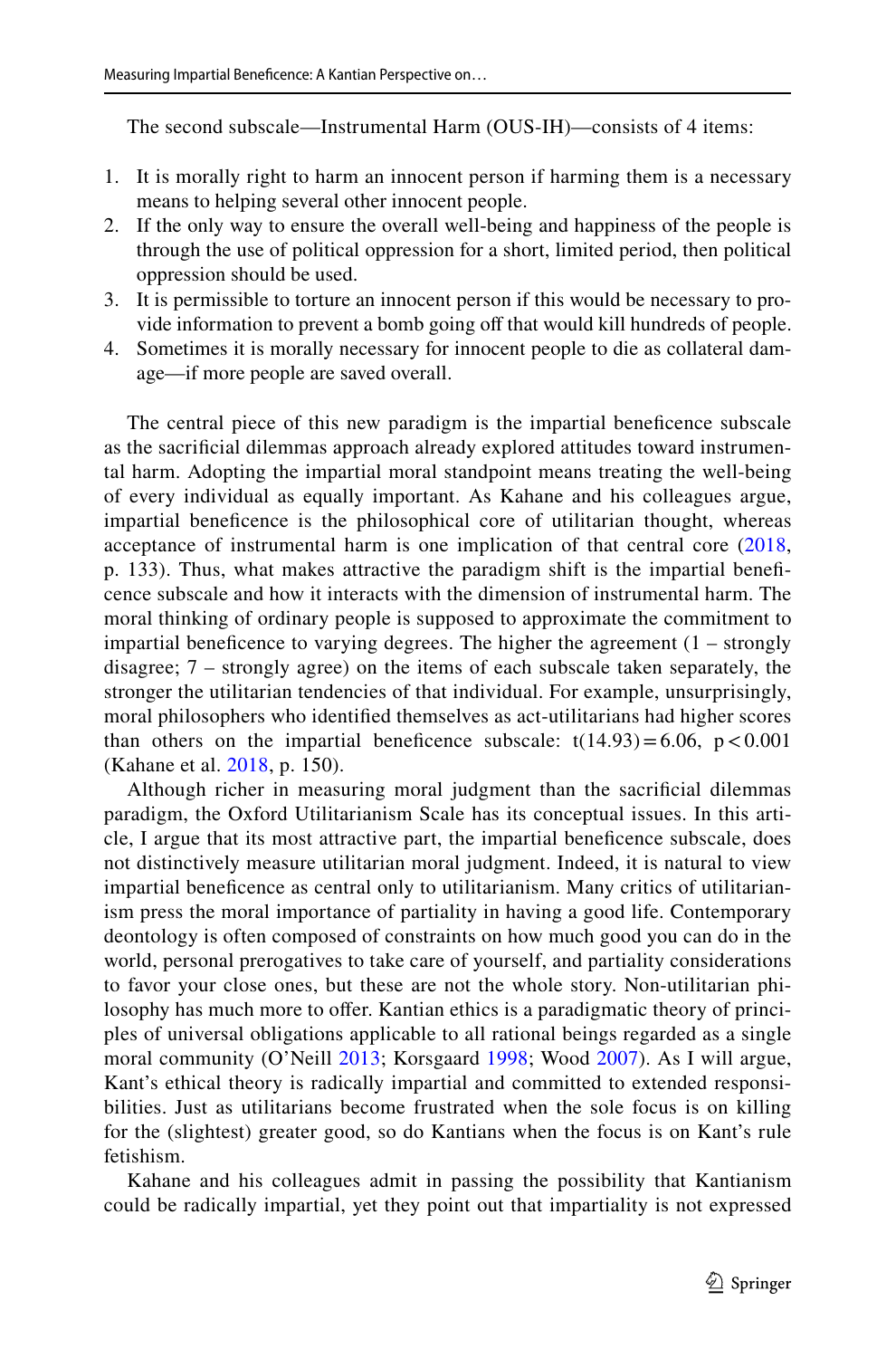in the goal of maximizing the well-being of all  $(2018, p. 134)$  $(2018, p. 134)$  $(2018, p. 134)$ . They are right, but the same is true for their impartial benefcence subscale. As I will clarify, it does not include the maximizing dimension of utilitarianism but only the commitment to impartiality and a demanding requirement to beneft others.

To see that some non-utilitarian views embrace impartial benefcence to a high degree, I will also challenge the assumption that the impartiality of efective altruism is a distinctively utilitarian criterion, as Kahane and his colleagues draw inspiration from ([2018,](#page-14-0) p. 134). Kantian ethics captures the all-encompassing impartial concern that drives efective altruism. Instead, I suggest that diferences in commitment to impartial benefcence are due to methodological styles, rather than a general division between Kantian ethics and utilitarianism. Thus, methodological styles could potentially be more relevant to measuring moral judgment. In the last part, I draw implications for future psychological research. I propose that psychological research should focus on the psychological phenomenon of impartial benefcence and its potential distinct features without categorizing it as exclusively utilitarian.

# **1 Kantian impartial benefcence**

Utilitarianism is radically impartial. Promise-keeping, reciprocal altruism, and even institutions of justice, must ultimately promote the overall wellbeing of all sentient creatures. The focus on maximizing pleasure and minimizing pain tends to give short shrift to the normative relevance of social ties, traditions, and group identities. In our daily lives, we form socially acceptable relationships with members of our community. We usually attend to the needs of relatives, colleagues, and neighbors. However, if pain is intrinsically bad, it does not matter who sufers from it. If pain is pain, we have a moral obligation to help strangers even when they are spatially or temporally distant from us.

There are non-utilitarian views that are also radically impartial. They consider impartial benefcence a central part of morality. We ought to do good in such a way that recognizes the equal importance of every human being. What generates impartiality is the call of duty interpreted in radical egalitarian terms. This is Kant's view. At its core, Kantian ethics is an Enlightenment project to ground universal obligations that consider the good and potential of all human beings in a unifying moral community.

Utilitarianism interprets benefcence in a maximizing way and makes it the whole of morality. As a critic of the principle of hedonic happiness, Kant grounds morality diferently. For him, autonomy as a capacity for universal self-legislation is the supreme principle of morality. You should act only in such a way that your action could become a universal law for all rational beings. Despite fundamental diferences, the theoretical importance of impartial benefcence is not reduced to mere derived duty. Ethical theories include more than a foundational principle and a set of derived normative propositions. In developing an ethical theory, you consider many diferent levels of generality and address a diversity of philosophical challenges. For example, you need a conception of human nature, a value account, an epistemology to explain how moral knowledge can be secured, and an ontology to identify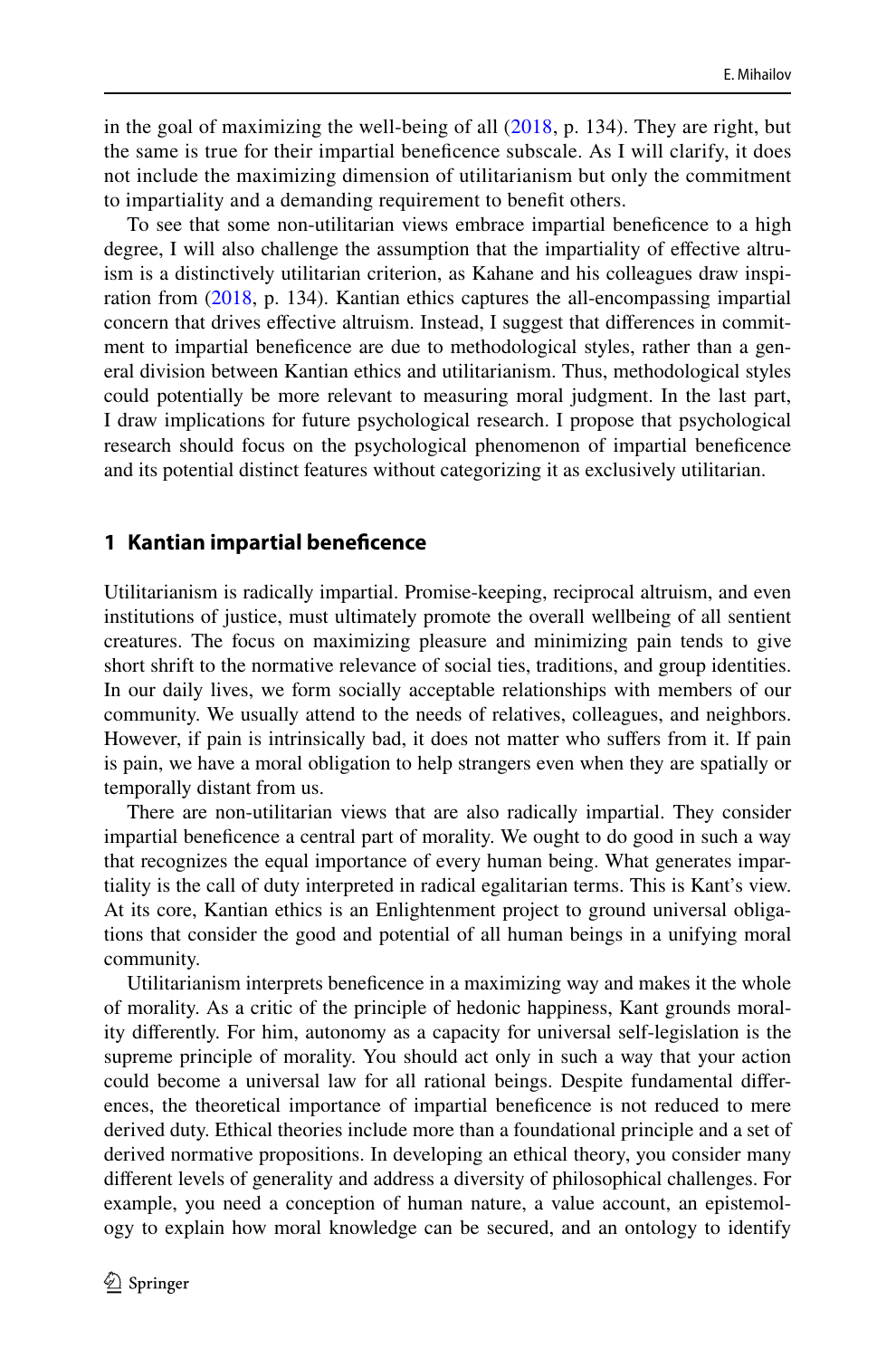what entities count in the moral domain. These components are not exhaustive and you could arrange them in many different ways.<sup>[1](#page-4-0)</sup> The point is to recognize a theoretical space between foundational principles and derived duties that can *elevate* the importance of benefcence. Consequently, Kantian ethics enjoys philosophical resources to promote impartial benefcence at a deeper level than the status of mere duty among others.

Therefore, while there are irreconcilable diferences *from the point of view of philosophical foundations*, Kantian ethics is strongly committed to impartial benefcence *from the point of view of measuring moral judgment*. When measuring moral judgment in an ordinary population, foundational diferences between ethical theories do not matter that much, as long as the requirements they endorse overlap signifcantly in most cases. Lay moralizers rarely commit themselves to a unifed moral outlook. They are rather versatile, exhibiting diferent moral rules and considerations in diferent contexts (see Kahane and Shackle [2010\)](#page-14-3).

My argument that impartial benefcence does not distinctively capture utilitarian judgment is helped by the fact that the Oxford Utilitarianism Scale is not a unitary psychological construct. According to Kahane and colleagues' results ([2018,](#page-14-0) p. 155), impartial benefcence and instrumental harm subscales measure independent psychological factors that are inversely associated with a range of traits. That is, people who endorse the ideal of impartial concern for all human beings equally may not be willing to sacrifce innocent people or accept collateral damage more easily for a greater good. From the point of view of lay moral thinking, positive and negative components of utilitarian decision-making come apart and are in some tension. The implication is that the impartial benefcence subscale functions independently from the instrumental harm sub-scale, and, as such, you can assess it in its own right.

Before I continue, I want to address some data in Kahane et al. ([2018\)](#page-14-0) which appears to be at odds with a Kantian endorsement of impartial benefcence. To further validate their psychological construct, Kahane et al. compared OUS scores with the self-reported moral views of experts. They expected utilitarian philosophers to have excellent scores on a utilitarian scale, while Kantians not to have so good scores. Self-described Kantians had the worst scores, followed by other forms of deontology and virtue ethics (Kahane et al. [2018,](#page-14-0) p. 150).

Does this contradict the idea of a Kantian commitment to impartial beneficence? First, this methodology is very loose. When you rely on self-reports you have no control over what counts as Kantian ethics, which is notoriously controversial. This is especially important because the experts were mainly recruited from applied ethics institutions (for example, the Centre for Efective Altruism, the Ethox Centre, or The Hastings Center). So, there is a high risk that participants were infuenced by popular and fashionable versions of Kantian ethics from the broad feld of applied ethics. Most often, fashionable versions mistakenly paint Kant as downright hostile to human happiness (Wood [2007](#page-15-0), p. 2). Second, introducing the impartial

<span id="page-4-0"></span><sup>1</sup> John Rawls [\(2009](#page-14-13)) claims that moral theory arranges the basic notions of the right, the good, and moral worth to form diferent moral structures, while Mark Timmons [\(2013](#page-15-1)) focuses on higher order components such as a theory of right conduct and a theory of value.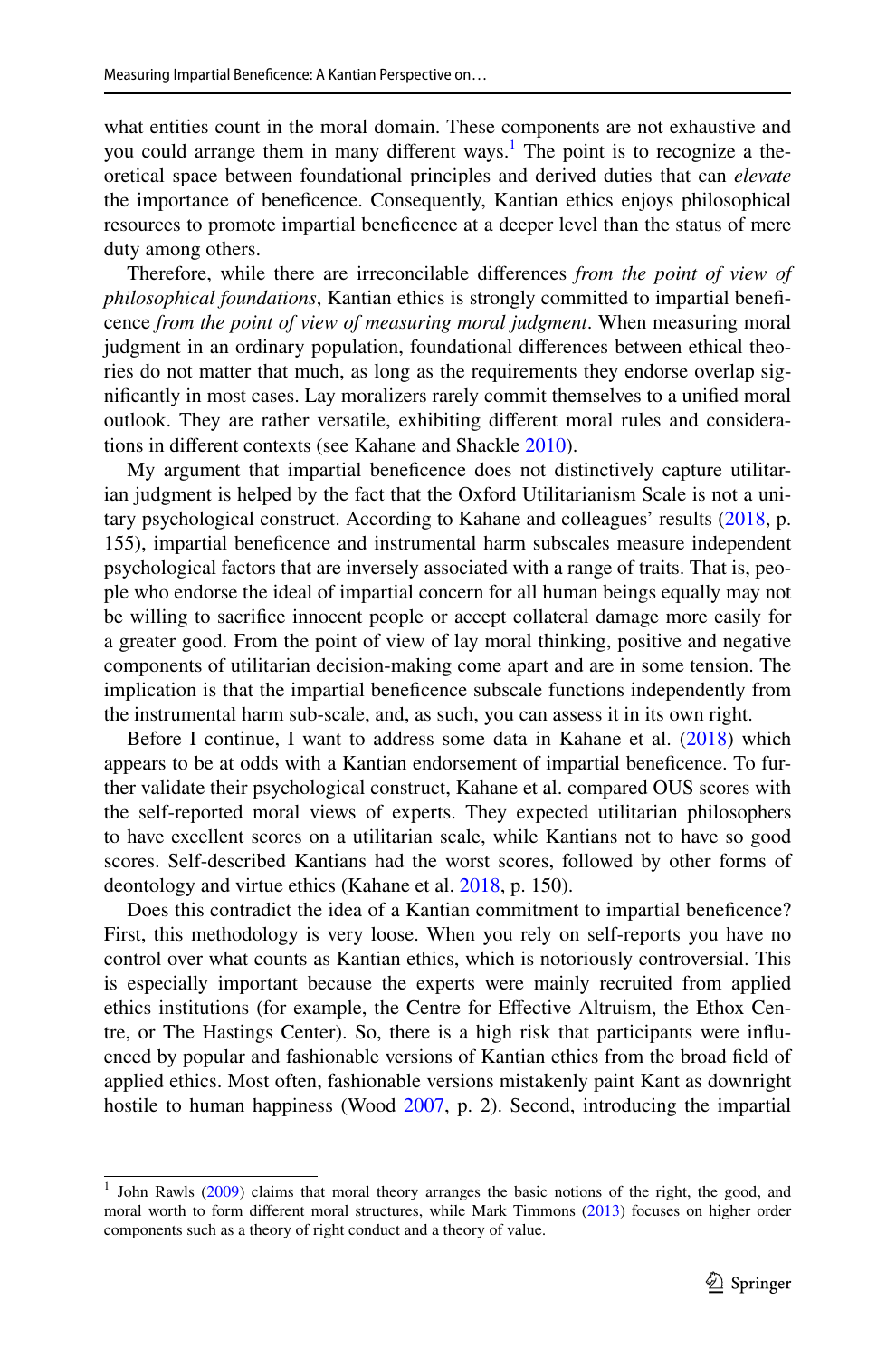benefcence subscale as a unique measurement of utilitarian judgment *in conjunction* with the instrumental harm sub-scale already biases subjects who report nonutilitarian views against it, most of all because anti-utilitarians were recruited from conservative centers (e.g. the Anscombe Bioethics Centre). Third, not all items on the impartial benefcence sub-scale measure an impartial concern. Item 4 ('it is just as wrong to fail to help someone as it is to actively harm them yourself') refers to the issue of whether acts and omissions are morally equivalent. However, the rejection of the act/omission distinction is conceptually distinct from impartial benefcence and therefore it artifcially lowers the overall score on the endorsement of impartial beneficence.

We have to use a different methodology to empirically investigate whether there is a Kantian endorsement of impartial benefcence. We need to ask a sample of Kantian ethics experts how easily each item from the impartial benefcence subscale can be justifed in Kantian terms, without asking them to rate the instrumental harm subscale. We should not add up the ratings for each item in an overall score. In this way, we could see which items (rejection of act/omission distinction – 4; degree of self-sacrifice  $-1$ , 2, 5; impartial concern for all human beings  $-3$ ) are specifically endorsed or rejected in Kantian terms.

#### **1.1 The cosmos of dut[y2](#page-5-0)**

Utilitarianism is not the only theory that favors impartial benefcence. Kant defended the view that we should help every human being because the moral law "is so extensive in its signifcance that it must hold not merely for human beings but for all rational beings as such"  $(4:408)$ .<sup>[3](#page-5-1)</sup> The essential feature of a moral duty is universality. An imperative is a proper moral duty when it holds for all subjects of morality. Thus, universality opens a cosmos of duty. It extends the scope of duty beyond the class of human beings to include all rational beings in the whole universe. You have to value the wellbeing and autonomy not only of humans but also of alien rational creatures.

Kant interprets the very concept of duty in radical impartial terms: "the maxim of common interest, of benefcence toward those in need, is a universal duty of human beings, just because they are to be considered fellow human beings, that is, rational beings with needs, united by nature in one dwelling place so that they can help one another." (6:453) Duty is not a local or a conditional imperative as it is often understood. From the point of view of ordinary morals, duties determine what you ought to do as a result of some role you play in a group or relationship. On many occasions, you help others only if you know them. In Kantian ethics, however, the duty

<span id="page-5-0"></span><sup>&</sup>lt;sup>2</sup> It is not accidental that the title of this section is inspired by Roger Crisp' comprehensive book on Henry Sidgwick's utilitarian ethics, *The Cosmos of Duty* (2015).

<span id="page-5-1"></span><sup>&</sup>lt;sup>3</sup> References to Kant's works give the standard German abbreviated title, followed by the volume and page in the Academy Edition of Kant's works. I used the English translation of the Cambridge Edition of the Works of Immanuel Kant.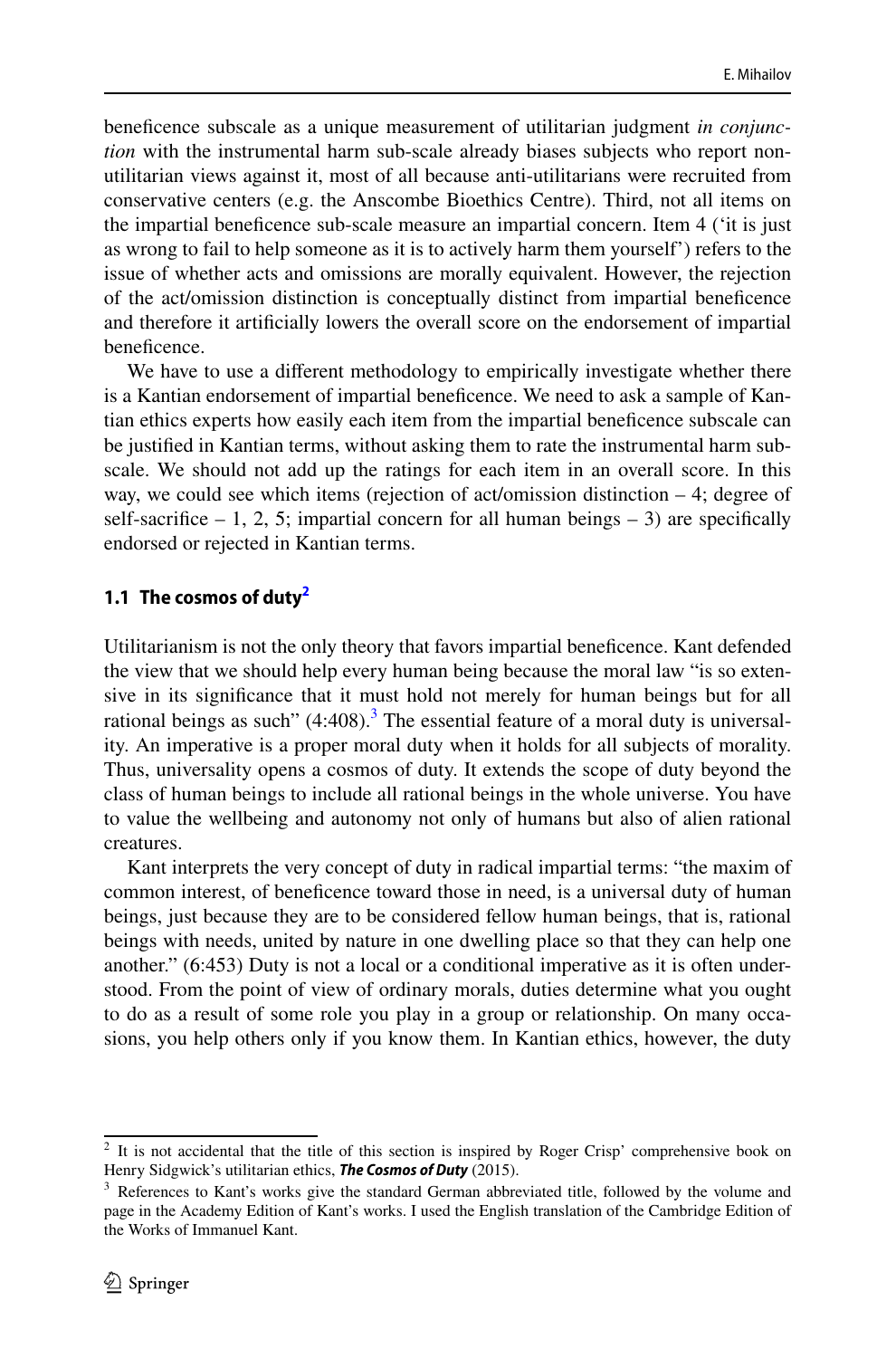of benefcence is a categorical imperative, that is a requirement to be universally applicable to all rational beings.

Faceless strangers have no story. A vivid illustration of an identifed victim is what motivates us. However, if you think of duties in terms of universality and rational nature you reach a radically impartial point of view according to which the well-being of every human being is equally important, regardless of ties, personal relationships, or social membership.

If rational nature constitutes the essential characteristic of human beings, then national, racial, and ethnic criteria no longer determine who belongs to the moral community. Kant called the single moral community a kingdom of ends, an ideal that inspires us to imagine a systematic union of all rational beings through common universal laws. From a practical standpoint, the kingdom of ends is a republic of all rational beings engaged in the harmonious and cooperative pursuit of the good (Korsgaard [1996,](#page-14-14) p. 23). For Kant, to attain membership in this unifying moral community you have to distance yourself from local and private identities: "if we abstract from the personal diferences of rational beings as well as from all the content of their private ends we shall be able to think of a whole of all ends in systematic connection" (4:433). Diferences in birth, wealth, honor, power, or education do not mark a person's moral status. As a rational being, you are an equal member of this basic moral community, which has priority over all other practical identities. The harmonious and cooperative pursuit of the good is thus envisioned impartially.

#### **1.2 A friend of humanity**

Most research within the sacrifcial dilemmas paradigm accentuates the dark side of utilitarianism: its readiness to sacrifce innocent lives. The Impartial Benefcence subscale has the advantage that it ties utilitarianism to positive moral tendencies. For this reason, Kahane and his colleagues explored how utilitarian judgments cohere with other psychological constructs. An interesting choice was to see how utilitarian tendencies associate with the *Identifcation with All Humanity Scale* (IWAH), a psychological scale based on a concept that is not typically utilitarian. IWAH measures the extent to which people show a deep concern for all human beings regardless of their race, religion, or nationality. This concern is driven by a sense "of belonging to one human family", rather than exhibiting more parochial attachment to one's community (McFarland et al. [2012](#page-14-15)).

What motivated Kahane and his colleagues to explore this relationship is that such an all-encompassing impartial concern captured by IWAH is often acclaimed by classical utilitarianism. Indeed, greater endorsement of impartial benefcence was associated with greater identifcation with all of humanity. At the same time, greater acceptance of instrumental harm was associated with less identifcation with all of humanity. This means that people who identify with one human family refuse to use others as means to promote the greater good. As Kantian ethics endorses impartial benefcence and rejects instrumental harm, you can say that it fts even better than classical utilitarianism with the psychological construct of identifcation with all of humanity. Thus, from the point of view of measuring moral judgment, the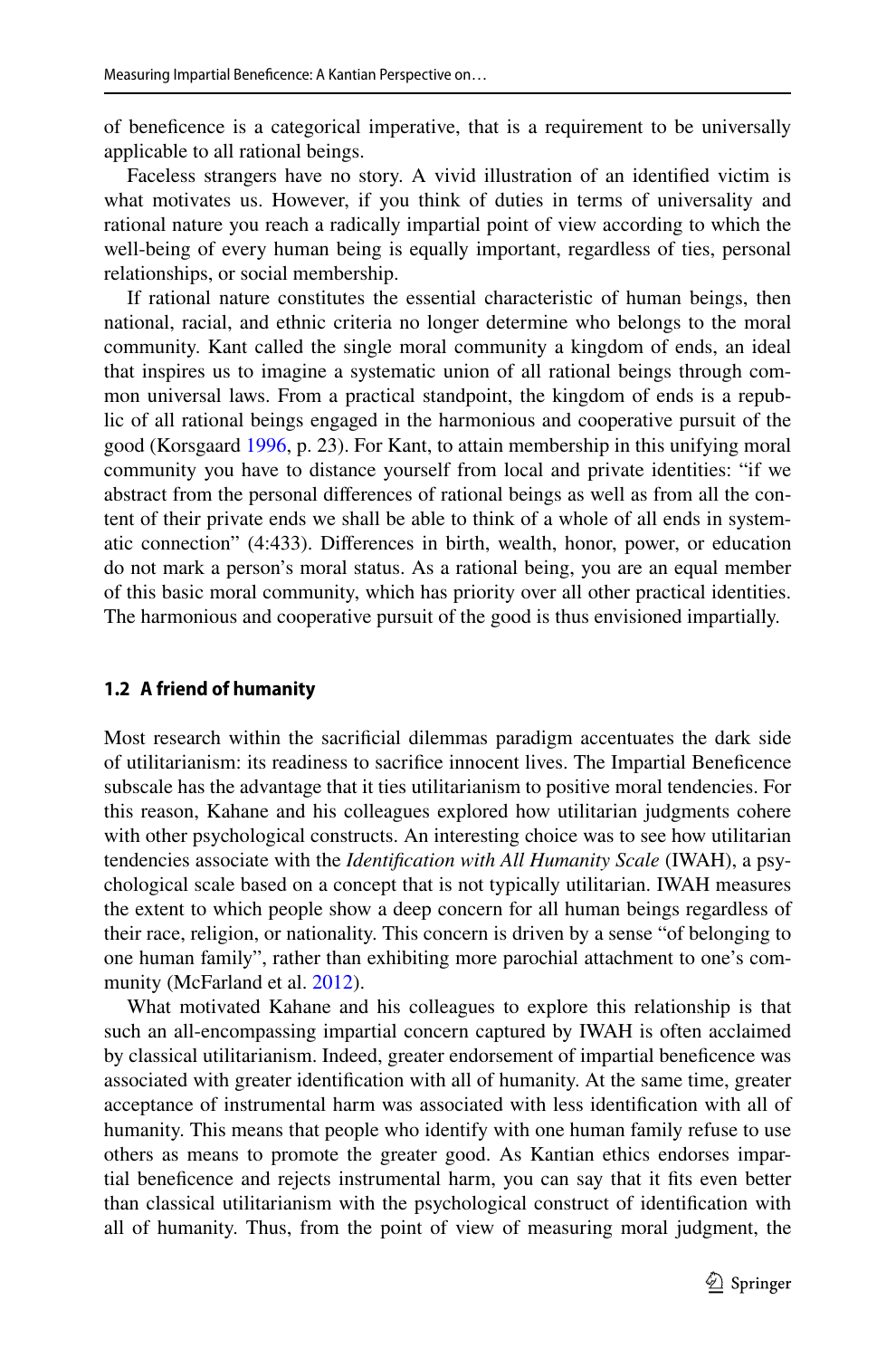versions of deontological philosophy that the Enlightenment movement has inspired are strongly committed to an all-encompassing impartial concern.

Humanity is not a primary concept for utilitarianism. Utilitarian thinkers even suspect it of an inbuilt speciesism that arbitrarily elevates human beings above all other sentient beings. In contrast, Kantian ethics feeds on the moral idea of humanity. In searching for a candidate for the supreme principle of morality, Kant developed the famous formula of the categorical imperative to treat humanity in your person and others always at the same time as an end, never merely as a means. To treat humanity as an end in itself is to acknowledge the non-comparable worth of every human being regardless of their race, religion, or nationality, making one another's equals. When you consider human beings as ends in themselves, you have to fulfll their needs and potential actively. Thus, for Kant, the idea of humanity encapsulates all-encompassing benefcence: "lawgiving reason, which includes the whole species (and so myself as well) in its idea of humanity as such, includes me as giving universal law along with all others in the duty of mutual benevolence, in accordance with the principle of equality" (6:451).

Kant's principle of humanity as an end in itself fosters the ideals of cosmopolitanism. This made him emblematic for developing the moral concept of a friend of humanity, which mirrors the psychological construct of identification with the whole of humanity. Historically, the concept of one human family helped to extend moral consideration in the struggles to end slavery in the eighteenth and nineteenth centuries (McFarland et al. [2013](#page-14-16)). Kant himself used the metaphor of a patriarchal family to claim that we should display "thought and consideration for the equality among them (…) as if all were brothers under one father who wills the happiness of all" (6:473). Further, Kant's preferred model for the ethical community is the friendship relationship that ultimately includes the entire human race (Wood [1999,](#page-15-2) p. 316). As he puts it, "A friend of human beings as such (i.e., of the whole race) is one who takes an efective interest in the well-being of all human beings" (6:472). A friend of humanity not only shows appreciation toward all humans everywhere but also has an active concern to help people all over the world. This is what the "identifcation with all of humanity" scale aims to measure.

# **2 The impartial concern of efective altruism is not distinctively utilitarian**

We should not paint Peter Singer's philosophical achievements with blanket utilitarianism. Although, in the beginning, mostly utilitarian thinkers promoted the social movement of efective altruism (now being a more heterogeneous community), it is conceptually problematic to claim that it is exclusively utilitarian.<sup>4</sup> The famine argument to help faraway strangers, which became the normative backbone of efective altruism, is not utilitarian. It is, thus, misleading to pit it against deontological philosophy across the board. Under the infuence of Singer's aura as a utilitarian philosopher, we tend to overstate things. For example, to explain why he selected

<span id="page-7-0"></span> $4$  Jeff McMahan ([2016\)](#page-14-17) astutely pointed out that it is insufficient to refute the claims of effective altruism simply by invoking objections to utilitarianism.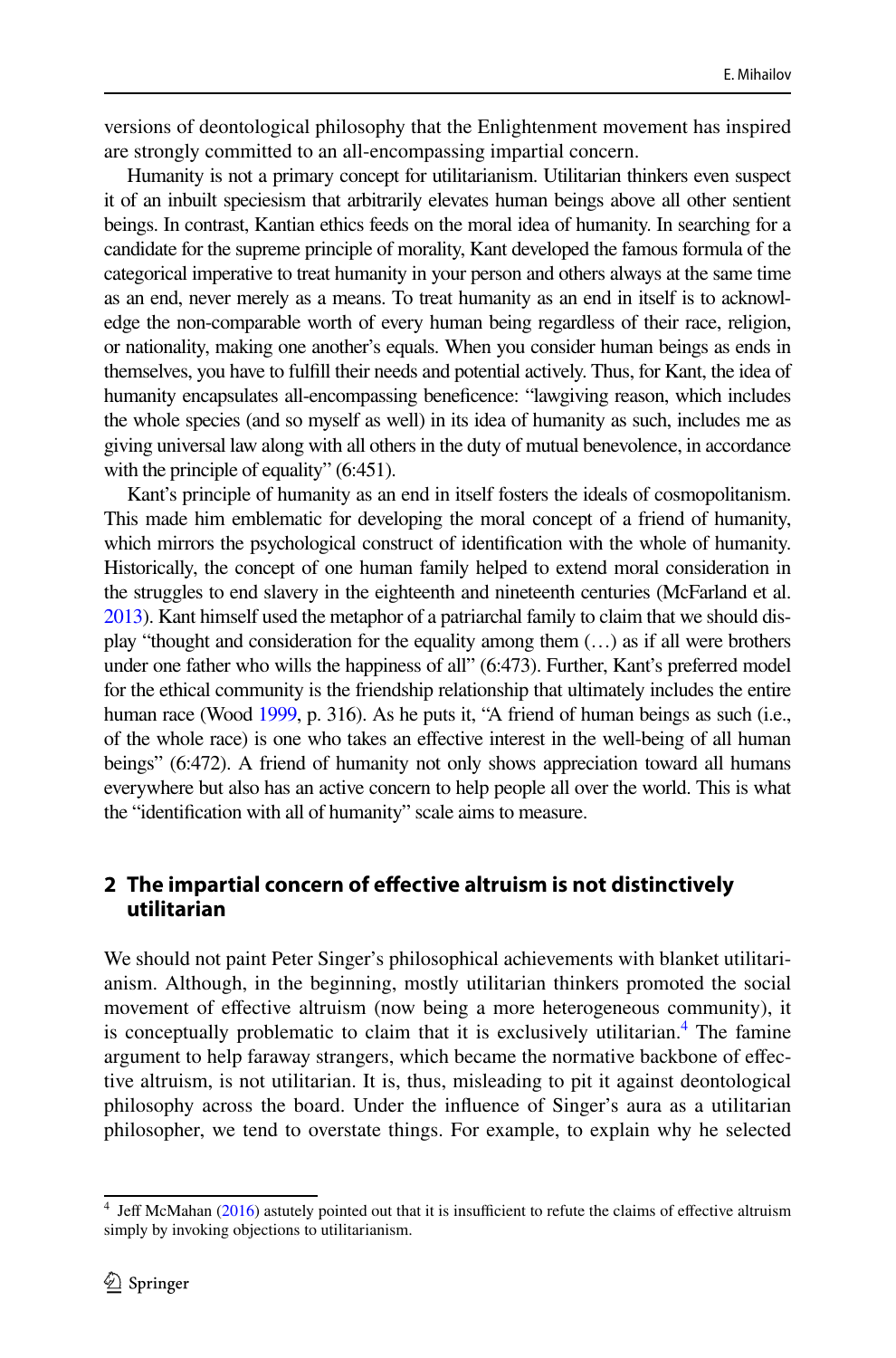"Famine, Affluence, and Morality" under the rubric of consequentialism in his ethical theory anthology, Russ Shafer-Landau writes: "Singer applies the act utilitarian doctrine (without explicitly mentioning that he's doing so) to the subject of famine relief" ([2013,](#page-14-18) p. 415). But I will argue that the famine argument is independent of a utilitarian out-look. Singer himself considers his argument "quite general in its application" ([2016,](#page-15-3) p. *). Note that he endorses preference utilitarianism – the version of utilitarianism that we* reach by universalizing our preferences – as opposed to classical utilitarianism (maxi-mize pleasure and minimize pain) (Singer [2011](#page-15-4), p. 13). Thus, for Singer, a distinguishing feature of ethics is that ethical judgments are universalizable [\(2011](#page-15-4), p. 279). You reach the impartial point of view through the requirement of universalizability, associated today with Kantian ethics. A proposed action is universally accepted by the afected parties if it is fully impartial between individuals. This brings preference utilitarians even closer to Kantian approaches in grounding a duty of impartial benefcence, against the accepted dogma that Kantians and utilitarians stand at opposite poles.<sup>[5](#page-8-0)</sup>

### **2.1 Redrawing the call of duty**

Many people admit that to relieve poverty in other parts of the world is beautiful, but it should be optional for those who want to do it. Peter Singer challenged this particular way of living ethically, which might be suspiciously convenient. To be a good person, even modest, it might not be enough to help people occasionally and immediately to hand. Imagine that you walk past a shallow pond and see a drowning child. If you intervene and pull the child out, you ruin your clothes. But this cost is insignifcant, whereas the beneft of saving a human life is extremely signifcant. If you have the power to prevent something very bad from happening, without thereby sacrifcing anything morally signifcant, then you ought to do it (Singer [2016](#page-15-3), p. 6). This principle, however, conficts with widespread moral intuitions. Suppose you determine that a famine relief fund can easily save a child's life. Even though this child is ten thousand miles away, you can donate online an insignifcant sum of money for your living standards. Most people would not claim that you have a moral obligation to donate or that you are a terrible person if you refuse to donate. However, it seems morally irrelevant that someone is physically near us. Thus, we should reject the *beautiful thing to do but not obligatory* intuition.

The stake of the famine argument is not to apply *incognito* a utilitarian view to a practical issue but to revise the *moral strength* of our responsibilities to the world's poor. Singer uses the methodology of identifying a moral inconsistency in our practices and solving it in the most plausible direction. On the one hand, we recognize a moral duty to help in up-close situations. On the other hand, we consider aid optional in faraway cases. If both cases are morally equivalent, then either we have to reconsider up close aid as being optional or recognize a moral obligation to donate and get involved in faraway cases. Since we cannot believe that saving a drowning child is optional, we are seemingly left with only one solution: to

<span id="page-8-0"></span><sup>&</sup>lt;sup>5</sup> Richard Hare, one of Peter Singer's mentors, famously argued that Kant could have been an utilitarian [\(1993](#page-14-19)).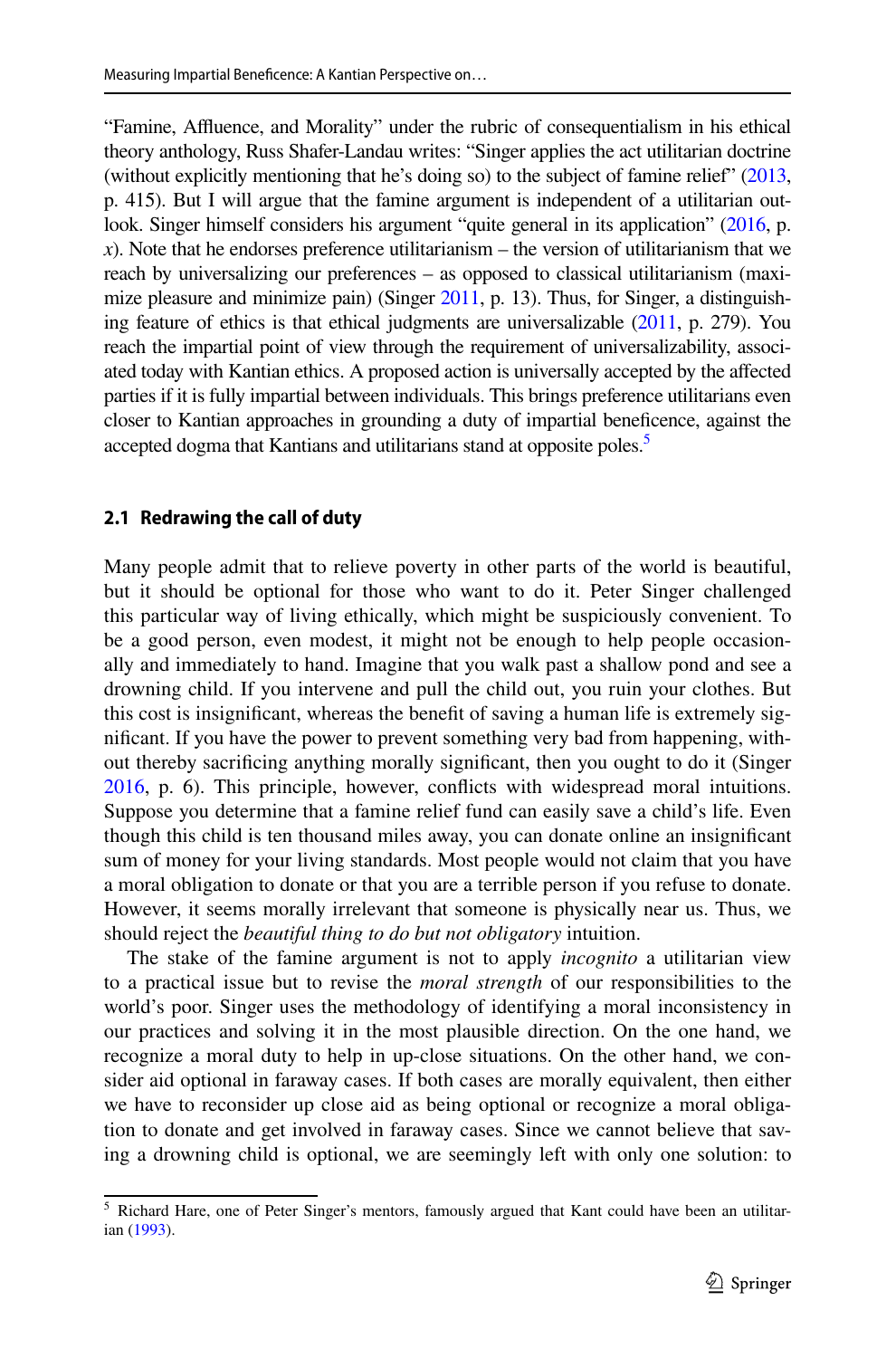transform charity into a duty. Singer ([1975,](#page-15-5) p. 30) uses the same methodology to extend the principle of equality to nonhuman animals. Curiously, it might be that a significant part of Peter Singer's philosophical legacy is not distinctively utilitarian.<sup>[6](#page-9-0)</sup>

#### **2.2 The impartial concern of efective altruism without maximization**

The efective altruism movement capitalized the most from Singer's famine argument. However, it should be clear that the philosophical achievement of extending the responsibilities of affluent people is independent of a utilitarian outlook. As Singer himself underlines, "if we accept any principle of impartiality, universalizability, equality, or whatever, we cannot discriminate against someone merely because he is far away from us." (Singer [2016,](#page-15-3) p. 8).

He is right. Kant held these views. When discussing casuistry questions about how to practice the duty of benefcence, Kant claims that you should help others to a great extent (6: 454). For him, poverty is a profound problem of justice that should disturb the comfort of affluent living: "One always talks so much of virtue. One must, however, abolish injustice before one can be virtuous. One must set aside comforts, luxuries and everything that oppresses others while elevating myself, so that I am not one of those who oppress their species." (20: 151) This is more demanding than Singer's famine argument that we ought to help others on the condition that we can do so without sacrifcing anything morally signifcant.

The global movement of efective altruism promotes the transformation of supererogatory charity into a duty, similar to any other universalistic ethics. Most items of the Impartial Benefcence subscale tap into this redrawing of the traditional distinction between morally obligatory and morally optional: (1) to sacrifce one's own leg to save another person's life; (2) to donate one of our kidneys to a person with kidney failure since we do not need two kidneys to survive; (5) to keep money that one doesn't need is morally wrong when one can donate it to help those who will beneft a great deal. Interestingly, only one item refers to impartial benefcence: (3) to care about the well-being of all human beings on the planet equally, without favoring those who are especially close to us either physically or emotionally.

What underpins the items of the impartial beneficence subscale is not a cost–beneft analysis or some sort of maximizing thinking but accepting an extended responsibility and looking impartially at the world. Those who raise the moral bar of responsibility and identify with the whole of humanity feel obliged to save someone's life at signifcant costs and help people all over the world.

# **3 Methodological styles of ethical theory and impartiality**

Kahane and his colleagues assume that diferences in moral judgment as measured by OUS refect distinct psychological mechanisms that underlie utilitarian and non-utilitarian moral judgments more generally. This is true only when

<span id="page-9-0"></span><sup>&</sup>lt;sup>6</sup> Of course, there are many qualifications to this prognosis. Singer definitely revived act-utilitarianism in bioethics and applied ethics, more generally.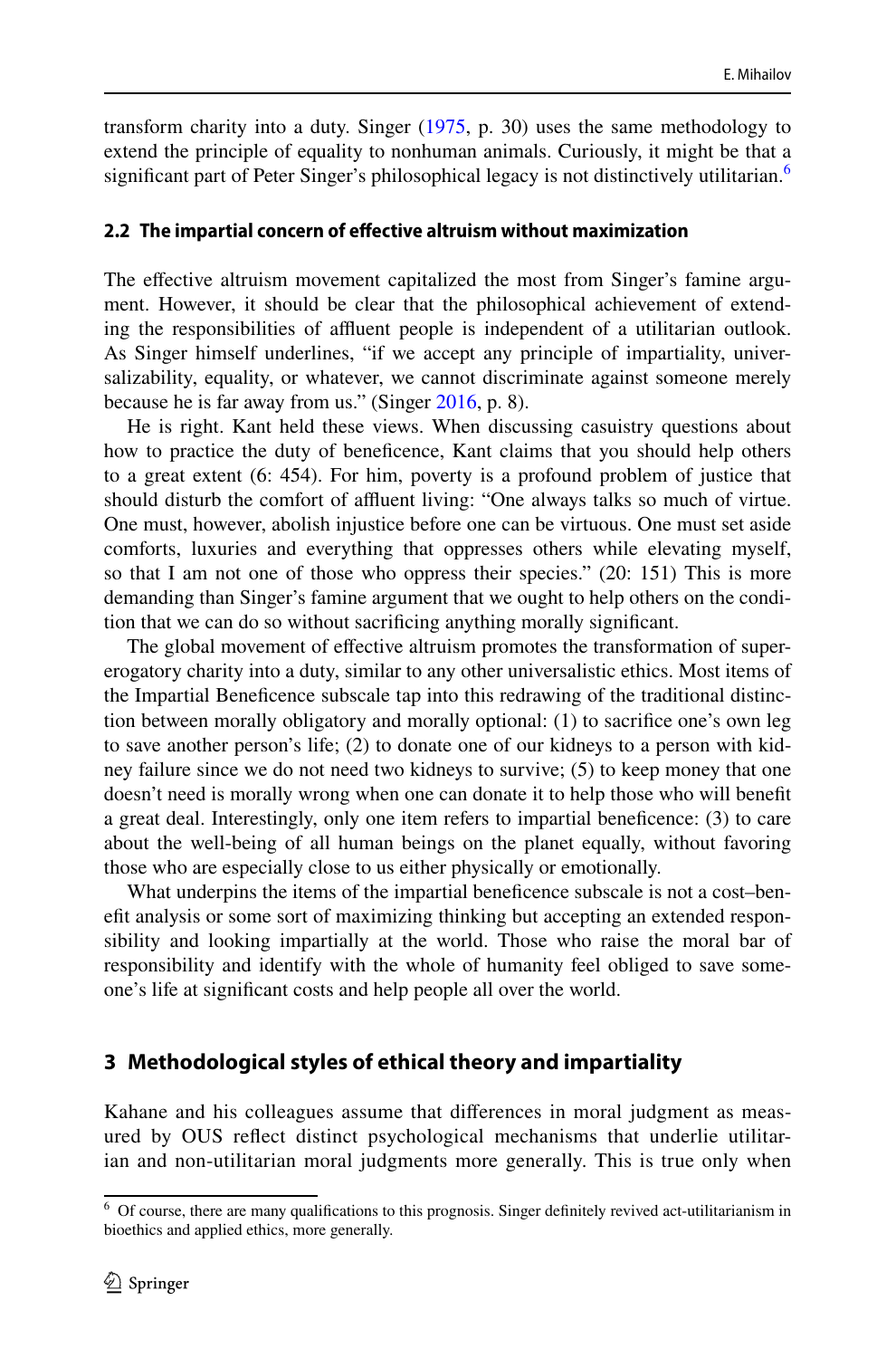you consider the instrumental harm subscale. As I have argued, Kantian ethics endorses the ideal of impartial benefcence to a degree that overlaps with utilitarianism from the point of view of moral psychology. This shows that the Oxford Utilitarianism Scale does not consider two distinct features of a normative framework, the content and the procedure that generated this content. Contemporary deontological philosophers have defended the priority of our special relationships and prerogatives against making the world a better place. Nevertheless, diferences in commitment to impartial benefcence between utilitarian and deontological judgments are due to methodological styles of ethical theorizing rather than to a general division between utilitarian and deontological frameworks.

Kantian ethics and utilitarianism embrace a foundational model of ethical theory. In this model, ethical theory does not aim to systemize moral intuitions about particular cases but to transcend them. Philosophical inquiry fnds a supreme principle to ground the whole of morality and defends it by providing a rational proof or deduction for its validity. Kant's and Mill's theories are both grounded in a fundamental principle. For Kant, this principle refers to rational nature, which makes every rational being from the entire universe worthy of being treated as an end in itself. For Mill, general happiness should determine what you have to do, not how an action afects your dearest projects. If minimizing pain is the ultimate value, it does not matter that much whose pain is relieved. Similarly, if every human being should be treated as an end in itself in virtue of their rational nature, we have to abstract from personal relationships.

Although contemporary deontology fnds its spiritual roots in the work of Immanuel Kant, in part it has adopted a diferent methodological style, namely an intuitional model that grants authority to common moral experience. When we propose a solution to a practical issue, we compare it with our immediate ethical beliefs. If the verdict does not align well with some widespread moral intuition, then we are inclined to revise it. Moral intuitions seem to function as some kind of data that has to be integrated by any general moral claim, just as empirical theories need to accommodate our observations of the world (Kagan [2001](#page-14-20)). Many contemporary deontological philosophers develop theories or principles using intuitive judgments about particular cases. They tend to trust intuitive judgments to the extent that they test general moral theories against them (Rawls [1951,](#page-14-21) [2009;](#page-14-13) Kamm [2007](#page-14-22)).

If our moral experience and common-sense ethical beliefs are trustworthy, then naturally the domain of the personal will have more signifcance within the intuitional methodological framework. When the implication of a principle conficts with a moral intuition, we have to develop alternative principles. In everyday moral life, most of us believe that we stand in special relations with parents, spouses, children, and friends, especially in the distribution of benefcence. Additionally, most of us believe that how well our personal lives go is central to our existence. Consequently, a general moral claim about practicing benefcence will have to integrate the intuitive force of partiality. Contemporary deontology thus uses intuitional methodology to justify prerogatives not to maximize the good and constraints on producing the good (see Scheffler [1994](#page-15-6); Kamm [2007\)](#page-14-22).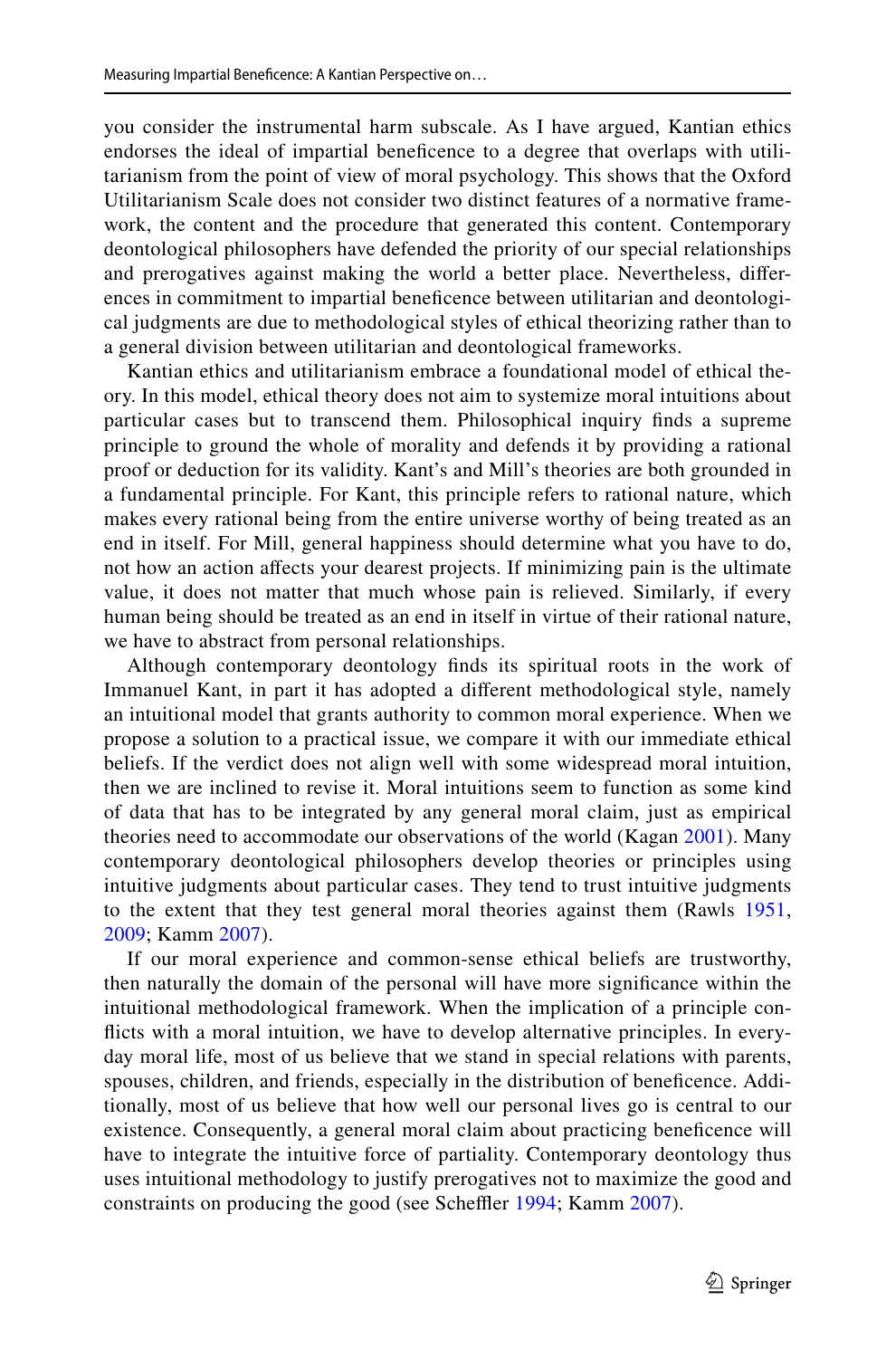Methodological style infuences the content of a normative framework. Depending on which model of ethical reasoning you adopt, your commitment to impartiality can change signifcantly (Jaquet and Cova [2021](#page-14-10)). Foundational theorizing tends to press the demand for the impartial standpoint most frmly against everyday ethical beliefs, downplaying the signifcance of the personal in moral thought (Williams [2006](#page-15-7)), whereas intuitional theorizing limits what we may do in pursuit of the impartial good. You don't have to be a utilitarian to endorse a strong moral obligation to help distant strangers from starvation. You can envision a cosmopolitan ethic of universal human obligations. Kant deeply believed that our moral sense must be educated to include "an inclination to promote the well-being of the entire world" (27:674). As Onora O'Neill acknowledges, "whether poverty and hunger are in the next street or far away, whether we articulate the task in utilitarian, in Kantian, or in other terms, the claims of justice and of benefcence for the two cases are similar" [\(2013](#page-14-11), p. 519). Unfortunately, most psychological research tends to confate the division between deontological and utilitarian judgments with diferences in methodo-logical styles (intuition-driven vs. liberationist and cosmopolite).<sup>[7](#page-11-0)</sup>

# **4 Implications for future research: the multiple psychological sources of the impartial benefcence phenomenon**

Kahane and colleagues' proposal to develop a multi-dimensional approach to utilitarianism is a signifcant step in the direction of a complex framework for studying utilitarian psychology, but the measurement criteria relevant to impartial benefcence fail to capture a distinctively utilitarian outlook. The items of the IB subscale are not based on the maximizing dimension of utilitarianism, but on accepting *extended* responsibility and a *commitment* to impartial benefcence. I have argued that Kantian ethics shares with utilitarianism the commitment to radical impartial attitudes and that diferences in the commitment to impartial benefcence are better explained by diferences in cognitive styles rather than by a utilitarian/deontological divide.

Perhaps the goal of developing a psychological construct that matches a philosophical view is not what we should want most. If the conceptual framework of the impartial benefcence sub-scale does not distinctively measure utilitarian judgment, then it might the better to focus on the psychological phenomenon of impartial benefcence as such and its potentially distinct features. An exclusive link between impartial benefcence and utilitarianism obscures some important avenues of research about the multiple psychological sources (utilitarian and non-utilitarian) of radically impartial moral views. It is unlikely that the centrifugal forces that push people to expand the impartial standpoint are based on a single (utilitarian)

<span id="page-11-0"></span> $7$  Before developing the Oxford utilitarianism scale, Kahane made similar claims about methodological styles in moral decision making. He suggested that people's responses to moral dilemmas are largely due to diferences between intuitive and counterintuitive judgments, not to general diferences between utilitarian and deontological judgment (Kahane et al. [2012](#page-14-23); Kahane [2014](#page-14-24); see also Unger [1996](#page-15-8)).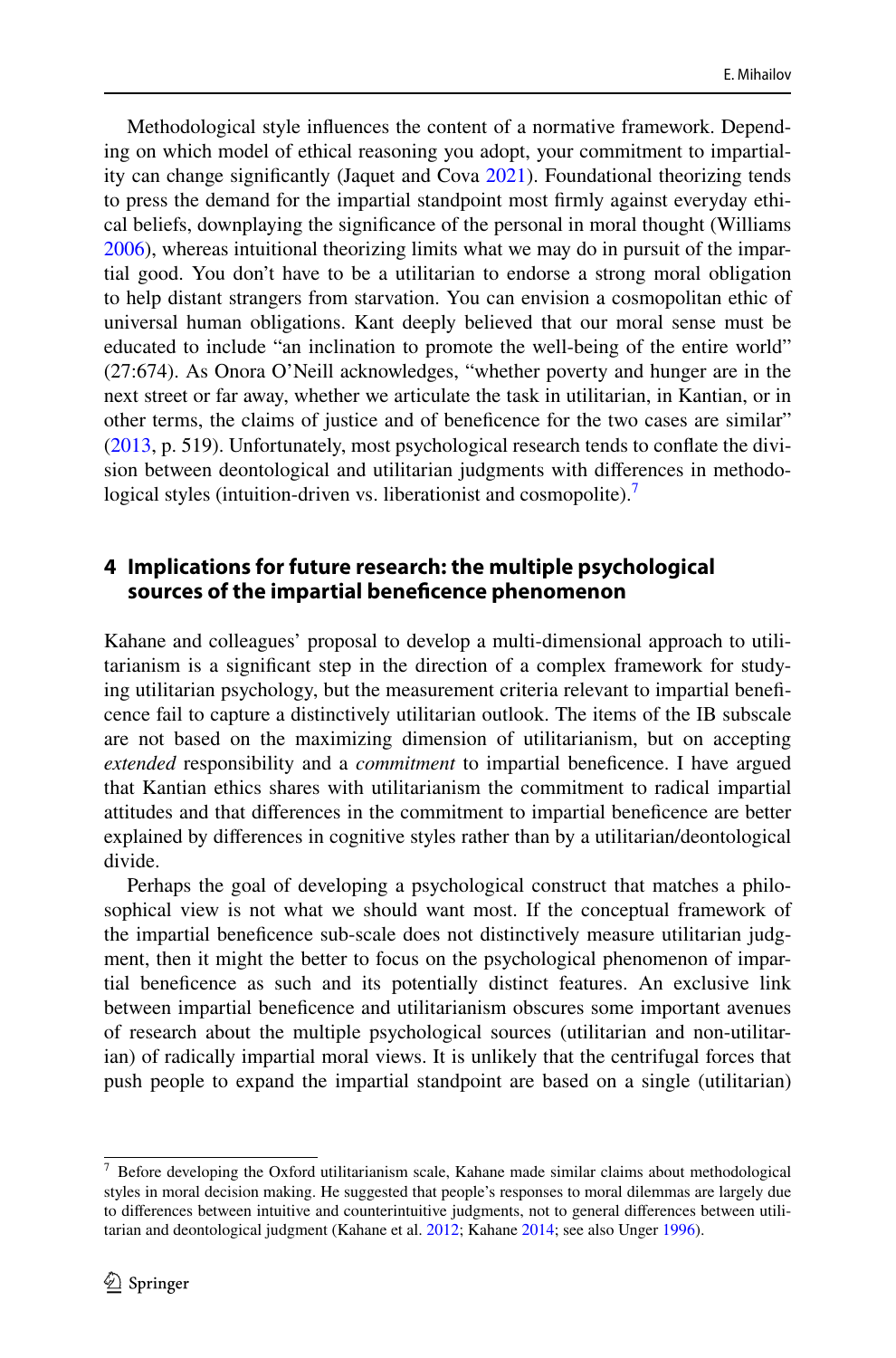psychological mechanism (Waytz & Epley [2012](#page-15-9); Hackett et al. [2015;](#page-13-6) Hollar [2017;](#page-14-25) Graham et al. [2017](#page-13-7); Crimston et al. [2018](#page-13-8); Waytz et al. [2019\)](#page-15-10). The varieties of impartiality, the degrees of impartiality toward animals, and what personality traits and experiences help develop greater empathic concern (Bruner & Lindauer [2020](#page-13-9); Killoren & Streifer [2020;](#page-14-26) Crisp [2018](#page-13-10); Graham et al. [2017](#page-13-7); Hannikainen et al. [2020](#page-14-27)) indicate a cluster of issues that encompasses the psychology of impartial benefcence. Instead of classifying the commitment to impartial benefcence as utilitarian, we should try to investigate what cognitive (methodological) styles generate radically impartial attitudes and how the psychology of empathic concern (utilitarianism) and universalist identity (Kantian ethics) can shed light on an all-encompassing concern about the well-being of all human beings. Kantian ethics shows that one way to generate impartial benefcence is by interpreting moral duties in radical egalitarian terms and considering all human beings in a unifying moral community (the whole of humanity).

I do not want to dispute the legitimacy of a dual model approach to utilitarianism, but Kahane and his colleagues need to signifcantly revise the impartial benefcence sub-scale if they want to capture distinctively utilitarian judgments. First, they need to add more items related to impartial benefcence. Most items of the subscale refer to demanding self-sacrifce and act/omission distinction. Oddly, there is only one item that refers to impartial concern for the well-being of all human beings. Second, and most importantly, they need to develop items that explicitly embed the impartial *maximization* of the good of all, not the mere commitment to care about the well-being of all human beings on the planet equally (as it is in the current version). Third, they need to pit partialist reasons against impartialist reasons in the process of maximizing the overall good. When Peter Singer's mother developed advanced Alzheimer's, he spent a considerable amount of money paying nurses to take care of her. Failing to enact the impartial maximization of the good of all, Singer explained: "Perhaps it is more difficult than I thought before, because it is different when it's your mother" (Specter, [1999](#page-15-11)).

#### **5 Conclusion**

The narrow focus of psychological research on sacrifcial harm contributes to a Machiavellian picture of utilitarianism. By developing the Oxford Utilitarianism Scale, Kahane and his colleagues have shown how important it is for the study of moral judgment to include the inspiring ideal of impartial concern. However, this signifcant contribution goes beyond the utilitarian/deontological divide. We learn to divide moral theories depending on whether they are, at the root, either Kantian or utilitarian. Kant famously denounced lying, even if it would save someone's life (8:427), whereas utilitarianism accepts transgression of moral rules if it maximizes the greater good. However, in regard to promoting the ideal of impartial benefcence, Kantian ethics and utilitarianism overlap because both theories contributed to the Enlightenment project of moral reform. In Kantian ethics, the very concepts of duty and moral community are interpreted in radically impartial and cosmopolitan terms.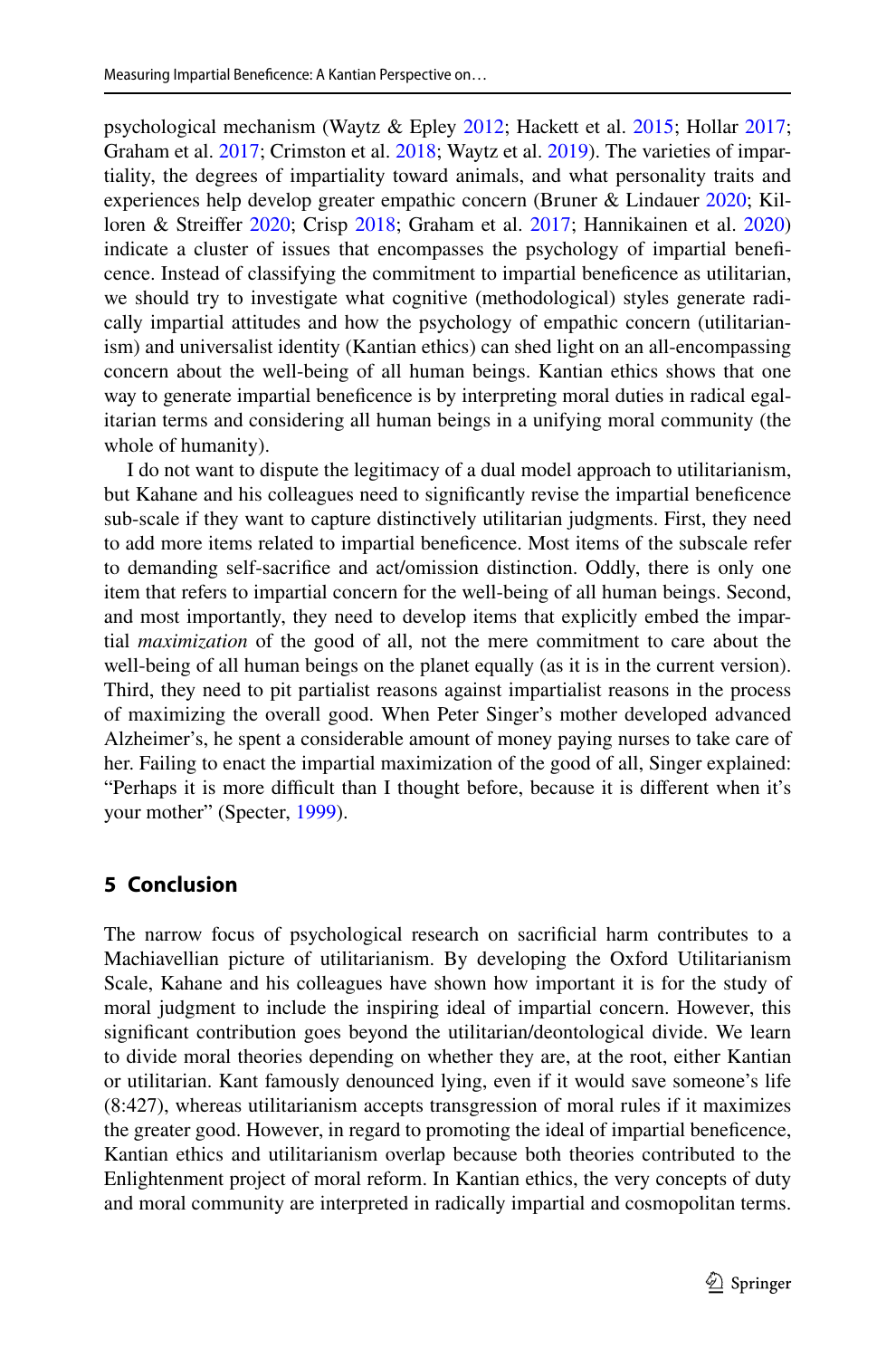Thus, a fruitful area for future research opens on exploring the diverse psychological sources of impartial beneficence.

**Acknowledgements** I am grateful to Jim Everett, Roger Crisp, Florian Cova, Constantin Vică, Guy Kahane, and David Killoren for thoughtful comments. I also thank the editor and one reviewer for their advice and comments throughout the reviewing process.

**Funding** This work was supported by a grant of the Romanian Ministery of Education and Research, CNCS – UEFISCDI, project number PN-III-P4-ID-PCE-2020–0521, within PNCDI III.

#### **Declarations**

**Confict of Interest statement** I have no confict of interest.

**Ethical Approval Statement** Ethics approval was not needed as this is a theoretical study, not an empirical study with human subjects.

**Informed Consent** Informed consent was not needed as this is a theoretical study, not an empirical study with human subjects.

**Open Access** This article is licensed under a Creative Commons Attribution 4.0 International License, which permits use, sharing, adaptation, distribution and reproduction in any medium or format, as long as you give appropriate credit to the original author(s) and the source, provide a link to the Creative Commons licence, and indicate if changes were made. The images or other third party material in this article are included in the article's Creative Commons licence, unless indicated otherwise in a credit line to the material. If material is not included in the article's Creative Commons licence and your intended use is not permitted by statutory regulation or exceeds the permitted use, you will need to obtain permission directly from the copyright holder. To view a copy of this licence, visit [http://creativecommons.org/licen](http://creativecommons.org/licenses/by/4.0/) [ses/by/4.0/](http://creativecommons.org/licenses/by/4.0/).

# **References**

- <span id="page-13-5"></span>Bartels, D.M., and D.A. Pizarro. 2011. The mismeasure of morals: Antisocial personality traits predict utilitarian responses to moral dilemmas. *Cognition* 121 (1): 154–161.
- <span id="page-13-0"></span>Bentham, J. 1996. *The collected works of Jeremy Bentham: An introduction to the principles of morals and legislation*. Oxford: Clarendon Press.
- <span id="page-13-9"></span>Bruner, J.P., and M. Lindauer. 2020. The varieties of impartiality, or, would an egalitarian endorse the veil? *Philosophical Studies* 177 (2): 459–477.
- <span id="page-13-8"></span>Crimston, C.R., M.J. Hornsey, P.G. Bain, and B. Bastian. 2018. Toward a psychology of moral expansiveness. *Current Directions in Psychological Science* 27 (1): 14–19.
- Crisp, R. 2015. *The Cosmos of Duty: Henry Sidgwick's Methods of Ethics*. Oxford: OUP.

<span id="page-13-10"></span>Crisp, R. (2018). Against partiality. The Lindley Lecture.

- <span id="page-13-7"></span>Graham, J., A. Waytz, P. Meindl, R. Iyer, and L. Young. 2017. Centripetal and centrifugal forces in the moral circle: Competing constraints on moral learning. *Cognition* 167: 58–65.
- <span id="page-13-1"></span>Greene, J.D., R.B. Sommerville, L.E. Nystrom, J.M. Darley, and J.D. Cohen. 2001. An fMRI investigation of emotional engagement in moral judgment. *Science* 293 (5537): 2105–2108.
- <span id="page-13-2"></span>Greene, J.D., L.E. Nystrom, A.D. Engell, J.M. Darley, and J.D. Cohen. 2004. The neural bases of cognitive confict and control in moral judgment. *Neuron* 44 (2): 389–400.
- <span id="page-13-4"></span>Greene, J.D. 2008. The secret joke of Kant's soul. *Moral Psychology* 3: 35–79.

<span id="page-13-3"></span>Greene, J.D. 2014. *Moral tribes: Emotion, reason, and the gap between us and them*. Penguin.

<span id="page-13-6"></span>Hackett, J.D., A.M. Omoto, and M. Matthews. 2015. Human rights: The role of psychological sense of global community. *Peace and Confict: Journal of Peace Psychology* 21 (1): 47.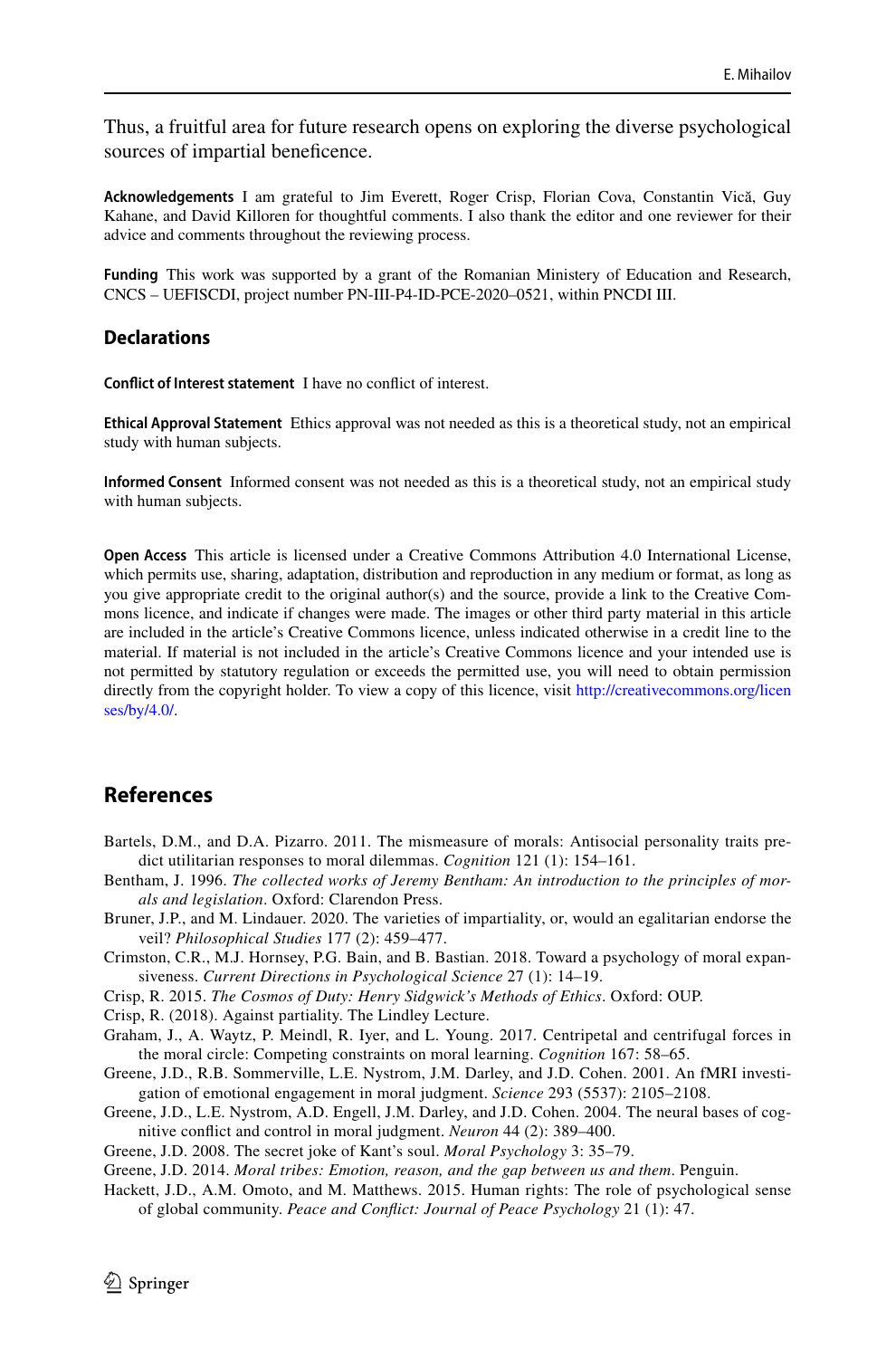- <span id="page-14-27"></span>Hannikainen, I.R., N.W. Hudson, W.J. Chopik, D.A. Briley, and J. Derringer. 2020. Moral migration: Desires to become more empathic predict changes in moral foundations. *Journal of Research in Personality* 88: 104011.
- <span id="page-14-19"></span>Hare, R.M. 1993. Could Kant have been a Utilitarian? *Utilitas* 5 (1): 1–16.
- <span id="page-14-25"></span>Hollar, D.W. 2017. Psychometrics and assessment of an empathy distance gradient. *Journal of Psychoeducational Assessment* 35 (4): 377–390.
- <span id="page-14-10"></span>Jaquet, F., and F. Cova. 2021. Beyond moral dilemmas: The role of reasoning in fve categories of utilitarian judgment. *Cognition* 209: 104572.
- <span id="page-14-20"></span>Kagan, S. 2001. Thinking about cases. *Social Philosophy and Policy* 18 (2): 44–63.
- <span id="page-14-3"></span>Kahane, G., and N. Shackel. 2010. Methodological issues in the neuroscience of moral judgment. *Mind & Language* 25 (5): 561–582.
- <span id="page-14-23"></span>Kahane, G., K. Wiech, N. Shackel, M. Farias, J. Savulescu, and I. Tracey. 2012. The neural basis of intuitive and counterintuitive moral judgment. *Social Cognitive and Afective Neuroscience* 7 (4): 393–402.
- <span id="page-14-24"></span>Kahane, G. 2014. Intuitive and counterintuitive morality. In *Moral psychology and human agency: Philosophical essays on the science of ethics*, ed. J. D'Arms and D. Jacobson, 9–39. Oxford: Oxford University Press.
- <span id="page-14-4"></span>Kahane, G. 2015. Sidetracked by trolleys: Why sacrifcial moral dilemmas tell us little (or nothing) about utilitarian judgment. *Social Neuroscience* 10 (5): 551–560.
- <span id="page-14-9"></span>Kahane, G., J.A. Everett, B.D. Earp, M. Farias, and J. Savulescu. 2015. 'Utilitarian' judgments in sacrifcial moral dilemmas do not refect impartial concern for the greater good. *Cognition* 134: 193–209.
- <span id="page-14-0"></span>Kahane, G., J.A. Everett, B.D. Earp, L. Caviola, N.S. Faber, M.J. Crockett, and J. Savulescu. 2018. Beyond sacrifcial harm: A two-dimensional model of utilitarian psychology. *Psychological Review* 125 (2): 131.
- <span id="page-14-22"></span>Kamm, F.M. 2007. *Intricate Ethics: Rights, Responsibilities, and Permissible Harm*. Oxford University Press.
- <span id="page-14-2"></span>Kamm, F.M. 2009. Neuroscience and moral reasoning: A note on recent research. *Philosophy & Public Afairs* 37 (4): 330–345.
- Kant, I. 1999. *Practical philosophy*. Cambridge: Cambridge University Press.
- Kant, I. 2001. *Lectures on ethics*, vol. 2. New York: Cambridge University Press.
- <span id="page-14-26"></span>Killoren, D., and R. Streiffer. 2020. Utilitarianism about animals and the moral significance of use. *Philosophical Studies* 177 (4): 1043–1063.
- <span id="page-14-7"></span>Königs, P. 2018. On the normative insignifcance of neuroscience and dual-process theory. *Neuroethics* 11 (2): 195–209.
- <span id="page-14-14"></span>Korsgaard, C.M. 1996. *Creating the kingdom of ends*. Cambridge University Press.
- <span id="page-14-12"></span>Korsgaard, C.M. 1998. *Kant's analysis of obligation: the argument of Groundwork I. Kant's Groundworks of the Metaphysics of Morals*, 51–79. Lanham/Oxford: Critical Essays.
- MacAskill, W. 2015. *Doing good better: Efective altruism and a radical new way to make a diference*. London: Guardian Faber Publishing.
- <span id="page-14-15"></span>McFarland, S., M. Webb, and D. Brown. 2012. All humanity is my ingroup: A measure and studies of identifcation with all humanity. *Journal of Personality and Social Psychology* 103 (5): 830.
- <span id="page-14-16"></span>McFarland, S., D. Brown, and M. Webb. 2013. Identifcation with all humanity as a moral concept and psychological construct. *Current Directions in Psychological Science* 22 (3): 194–198.
- <span id="page-14-17"></span>McMahan, J. 2016. Philosophical critiques of efective altruism. *The Philosophers' Magazine* 73: 92–99.
- <span id="page-14-5"></span>Mihailov, E. 2015. The argument from self-defeating beliefs against deontology. *Ethical Perspectives* 22 (4): 573–600.
- <span id="page-14-6"></span>Mihailov, E. 2016. Is Deontology a Moral Confabulation? *Neuroethics* 9 (1): 1–13.
- <span id="page-14-1"></span>Mill, J.S. 1861/2008. *Utilitarianism and on liberty: Including Mill's 'Essay on Bentham' and selections from the writings of Jeremy Bentham and John Austin*. Oxford: Blackwell Publishing.
- <span id="page-14-11"></span>O'Neill, O. 2013. Kantian approaches to some famine problems. In *Ethical theory: an anthology*, vol. 13, ed. R. Shafer-Landau. Oxford: Wiley-Blackwell Publishing.
- <span id="page-14-8"></span>Paulo, N. 2019. In search of Greene's argument. *Utilitas* 31 (1): 38–58.

<span id="page-14-21"></span>Rawls, J. 1951. Outline of a decision procedure for ethics. *The Philosophical Review* 60 (2): 177–197.

- <span id="page-14-13"></span>Rawls, J. 2009. *A theory of justice*. Harvard University Press.
- <span id="page-14-18"></span>Shafer-Landau, R., ed. 2013. *Ethical theory: an anthology,* vol. 13. Oxford: Wiley-Blackwell Publishing.